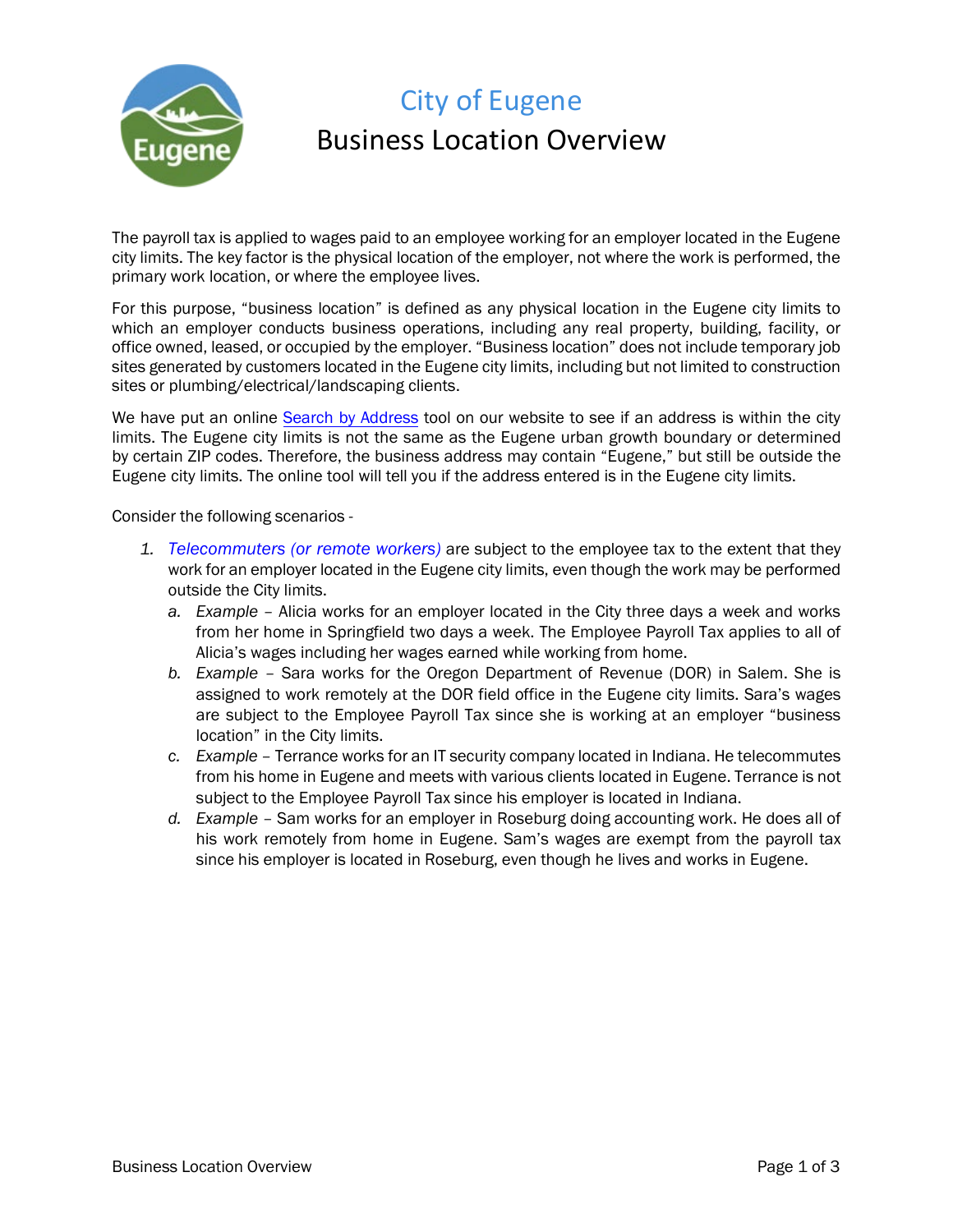

## City of Eugene

#### Business Location Overview

- *2. Client locations* do not qualify as a "business location" for the purposes of the Employee Payroll Tax.
	- a. *Example* Maggie works for a tax preparation service located in Junction City. She often comes to Eugene to meet with clients at their homes. Maggie's wages are exempt from the payroll tax because her employer is not located in City limits.
	- b. *Example* Edward runs a landscaping business in Springfield and provides services for various clients in Eugene. His employees are not subject to the Employee Payroll Tax.
	- c. *Example* Laura has a catering business in the Eugene city limits. She provides catering services for clients throughout Lane and Douglas counties. Her employees are subject to the payroll tax, even for those wages earned while working at client locations outside the City limits.
- *3. Temporary job sites* are treated the same as client locations and are not treated as a"business location" for the purposes of the Employee Payroll Tax*.*
	- *a. Example* AA industries is a construction company located in the Eugene city limits. Employees are sent out in teams to various construction sites located both in and out of the City limits. All of the employee wages are subject to the Employee Payroll Tax, regardlessof where the work if performed, since the employer is located in the City limits.
	- *b. Example* BB Connect is a telecommunications company located in Portland that is contracted by the City to install a telecommunication tower. The BB connect employees working in the City limits are not subject to the Employee Payroll Tax since the employer islocated in Portland.
	- *c. Example* CC Electric is located in Junction City. They are contracted by a client in Eugene to do all the electrical work on a new building in the City limits. The CC Electric employees working in the City limits are not subject to the Employee Payroll Tax since the employer islocated in Junction City.
- *4. Professional employer organizations (PEO) or staffing services* are considered the employerof-record for their employees and are responsible for reporting and remitting the payroll tax on their behalf.
	- a. *Example* Triple-A Staff is a PEO located in the Eugene city limits. They provide staffing services for clients located throughout the county. As the employer-of-record for those employees, Triple-A Staff will withhold and remit the payroll tax. All employees working for Triple-A Staff are subject to the Employee Payroll Tax, regardless of where the work is performed.
	- b. *Example* Staff-2-U is a PEO located in Seattle and provide IT staffing services for the Northwest. They have six employees working at two different clients located in Eugene. None of those employees are subject to the Employee Payroll Tax since the employer business location is outside the City limits. The client's business location is not a consideration.
	- c. *Example* NM industries is located in Eugene and contracts with a PEO also located in Eugene to bring in an employee for two weeks to help with inventory. The PEO is responsible for withholding/remitting the payroll tax on behalf of that employee. The PEO client – NM industries – is not responsible for any reporting/withholding for the employee.